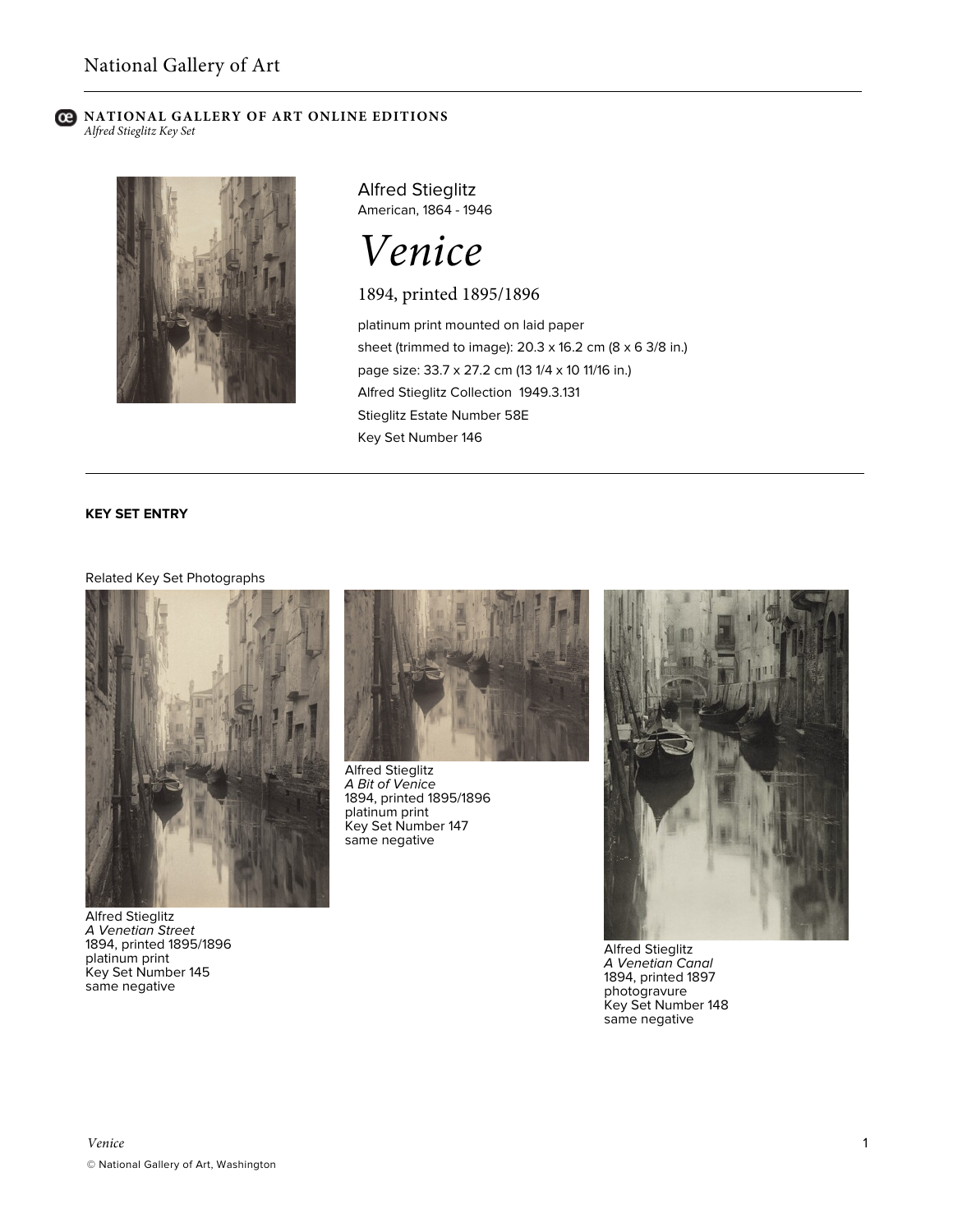

### **C** NATIONAL GALLERY OF ART ONLINE EDITIONS *Alfred Stieglitz Key Set*



Alfred Stieglitz *Venetian Canal* 1894, printed 1929/1934 gelatin silver print Key Set Number 149 same negative

## **INSCRIPTION**

by Alfred Stieglitz, on interleaving tissue, upper right, in graphite: "Venice." / 1894.

### **PROVENANCE**

Georgia O'Keeffe; gift to NGA, 1949.

### **EXHIBITION HISTORY**

1983 Photographs by Alfred Stieglitz, National Gallery of Art, Washington, DC, February 3–May 8, 1983; Metropolitan Museum of Art, New York, June 17–August 14, 1983; The Art Institute of Chicago, October 18, 1983–January 3, 1984

1992 Stieglitz in the Darkroom, National Gallery of Art, Washington, DC, October 4, 1992–February 14, 1993